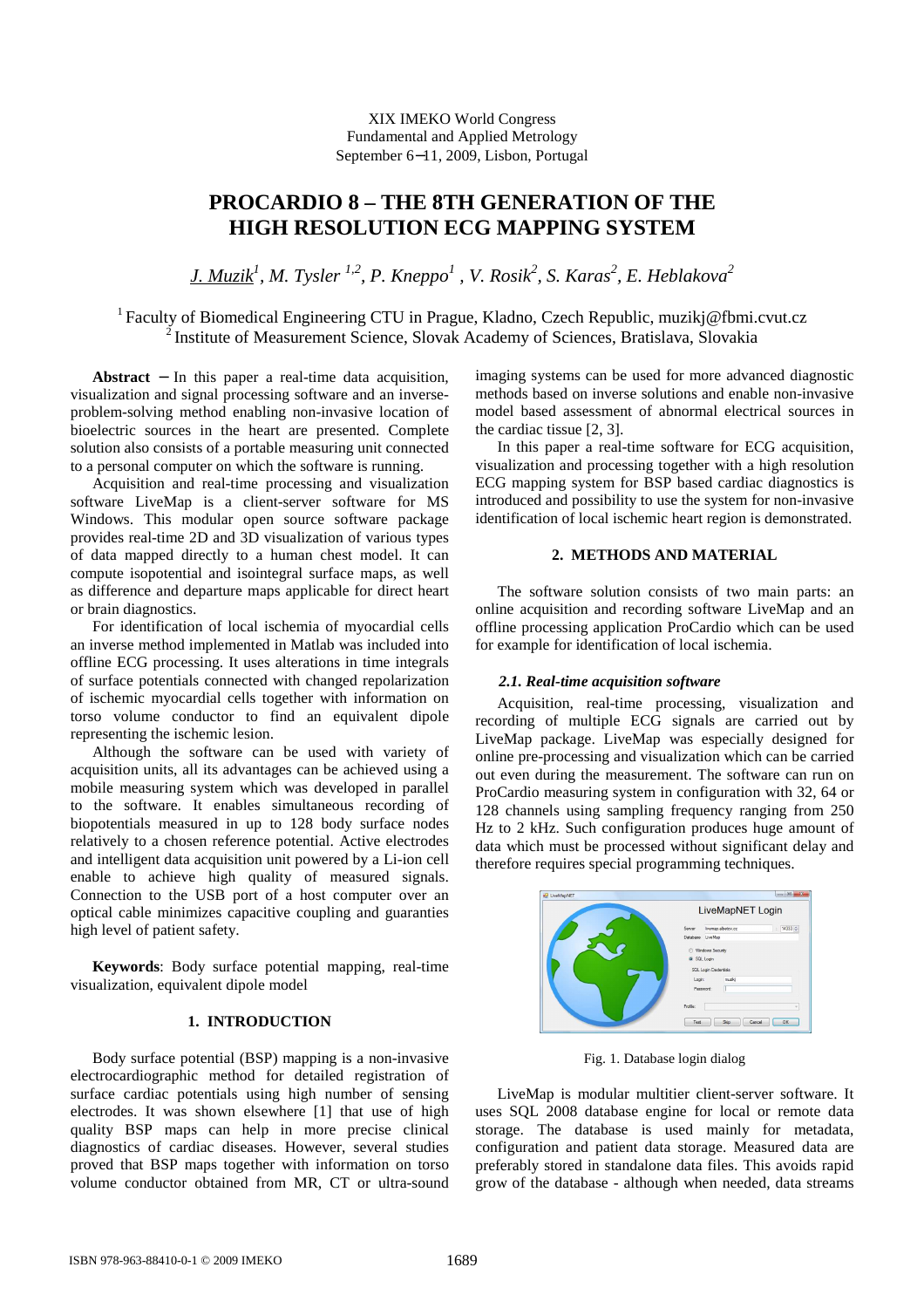can be easily rerouted to the database using a SQL 2008 unique new feature – the Filestream. Using the database as a data-storage brings well known advantages of the multiuser concurrent access, assured data consistency and great development flexibility. Data access layer is implemented using LINQ to SQL.

Initially LiveMap was implemented in Delphi but later it was completely rewritten into .NET environment. From the beginning it was developed as fully modular system. Initially all modules were implemented as COM servers which were later used by the main application. Due to the compatibility between ActiveX and .NET there was no need to redefine the interfaces and all modules were rather continuously rewritten into .NET. When all the modules were reimplemented than also the main application was rewritten.

The application is implemented as a data processing pipeline so that the acquired data are being passed through the application and finally they are visualized and written to a data file. The modular pipeline structure is shown in Fig. 2.



Fig. 2. Main modules of LiveMap software

The data processing pipeline consists of:

- signal acquisition module
- signal processing modules
- recording module
- visualization module

# *2.1.1 Data Acquisition*

The first block of whole signal processing pipeline is the module for signal acquisition, so called VectorBroker. In fact, it is a special device driver with unified interface for communication and device configuration. So far several VectorBroker modules were developed and they all are mutually interchangeable. Some VectorBrokers can require further drivers to be installed in the system  $-$  i.e. NI-DAQ module which can acquire signals using National Instruments measurement modules. Currently implemented modules are for example: ProCardio, BrainScope, NIDAQ, BioSemi, File simulator and more.

Due to requirements on perfect patient isolation ProCardio measuring unit is connected to the PC USB port over an optical cable and the 245R FTDI chip is used as an USB interface. FTDI provides a set of communication libraries (even .NET wrappers) which could be used to build a communication module. On the other hand, it is also possible to communicate with the FTDI chip via a virtual serial port. Using the virtual serial port was finally easier, since it did not require any additional library.

# *2.1.2 Signal processing*

 Although recorded data are written to the data files in raw format (without any processing, as they were recorded), for the real-time visualization they have to be pre-processed. Signal processing consists of three steps.

 In the pre-processing stage all signals have the baseline removed and optionally they can be filtered by FIR/IIR band-stop notch filter at 50/60 Hz for power line noise removal.

Main filter module is responsible for ECG segmentation. The segmentation is carried out only on one selected channel. It uses Hamilton QRS detector to detect R waves in the ECG and then the rest of waves is detected in between two QRS complexes. This all is done in real-time with delay of about 100-200 ms.



Fig. 3. ECG module settings

ECG processing module has a wide variety of parameters to be set. All the detection parameters can be modified during the measurement in real-time. Output of the module can be a vector of values from all channels, at percentage time between two waves (e.g. 30% between S and T peeks) or it can be used to calculate integral maps (e.g. QRS integral map). Output of the module is updated every time when a new hearth cycle is detected so the output delay is at maximum around 1s. In case of QRS integral map, the delay is only around 200ms.

#### *2.1.3 Post-processing*

 Interesting information during the measurement is not only the actual BSP map but also the possibility to observe changes in BSP maps. This can be carried out using post processing module which is responsible for basic arithmetical operations on the maps. The operation is performed between the actual vector (the last output of the signal processing module) and a static vector. The static vector can be inserted into the post processing module from any external file or it can be captured during the measurement.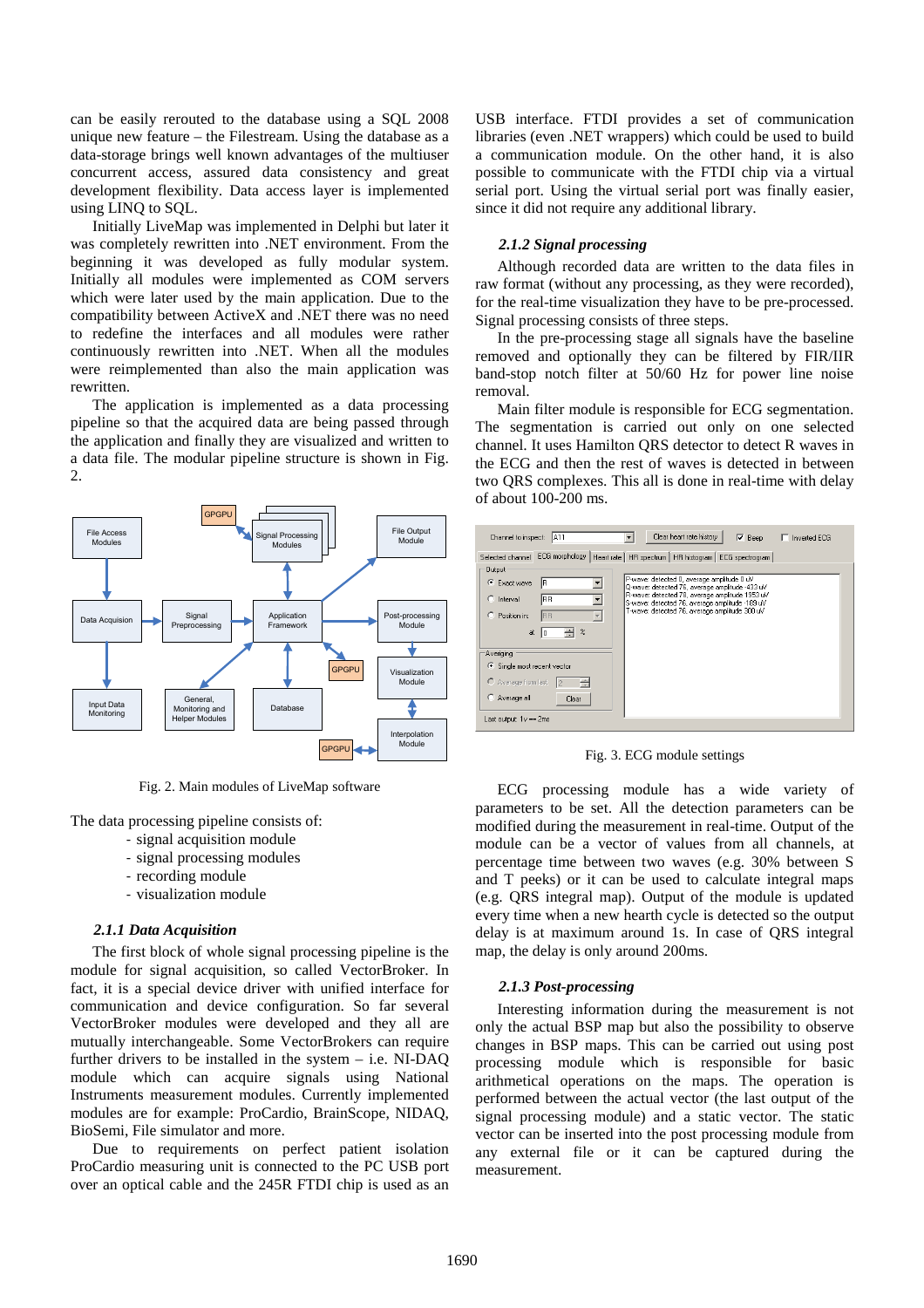The combination of real-time segmentation, integration and map subtraction can be used also for a real-time calculation of difference maps.

#### *2.1.4 Parallel processing and GPGPU*

Since the real-time processing and visualization is highly computationally demanding, the software was designed to take the advantage of multicore/multiprocessor computers for parallel processing whenever it is possible. It can also use modern graphical adapters for massively parallel signal processing using GPGPU (General Processing on Graphics Processors Unit) techniques. Parallel processing is very useful especially for BSP maps processing since in many scenarios each channel can be processed independently on the others and in optimal case each channel is processed by dedicated shader processor. GPGPU can also be used for final calculation of interpolated maps when using Sheppard interpolation. In ideal state, each pixel of the final map can be calculated by single shader processor, since its value is independent on other pixels. In fact the maximum of shader processors on current hi-end graphics adapters is around 500 and calculated interpolated maps are usually 1000x1000 pixels so each shader calculates around 2000 pixels.



Fig. 4. - CPU vs. GPU architecture

Currently the GPGPU support is implemented for bandpass FIR filter, real-time spectrogram calculation and Sheppard interpolation of resulting maps. The advantage of GPU is more distinct the more channels/data are being processed. This is due to the significant overhead when moving data from main memory to graphics memory via PCI Express bus, which is significantly slower than FSB. An example of GPGPU calculation speed-up is shown Table 1. It presents calculation times for weight matrix (1000x1000 px, 64 channels) and one map interpolation.

Table 1. CPU vs. GPGPU calculation performance

|               | <b>CPU</b> | <b>GPU - XNA</b>   | <b>GPU - CUDA</b> |
|---------------|------------|--------------------|-------------------|
| Weight Matrix | 16503ms    | 1365 <sub>ms</sub> | 173ms             |
| Map Interpol. | 2444ms     | 39 <sub>ms</sub>   | 82ms              |

Hardware configuration was Intel Core 2 Duo 1.83GHz and nVidia Geforce 8600GTS. The table also shows the difference between two GPGPU platforms. In case of XNA the Sheppard interpolation algorithm was implemented in HSLS language and in the second case CUDA language was used.

## *2.1.5 Visualization module*

The visualization module is responsible for presentation of calculated maps to the user. It can work in two modes: 2D – unfolded flat maps are drawn and 3D – the calculated and interpolated map is projected on a 3D model of the human chest, cylinder or any other model which is loaded from external files. For example, such a model can be constructed from a preceding tomographical examination.

Interpolation is carried out in 2D - resulting interpolated maps are transformed into textures which are directly drawn or they can be projected on a 3D chest model. Models can be transformed using affine transformation which is defined by a user modifiable 4x4 matrix. This allows universal models to be adjusted to the positions of electrodes. System works with models defined in XNA format (.xnb), freeware tools are available for conversion to this format.

| O              | ∙<br>a ku                    |                                                                     |                      |                                                         |              |  |                             |    |                     |                 |           |            |                     |           |              |
|----------------|------------------------------|---------------------------------------------------------------------|----------------------|---------------------------------------------------------|--------------|--|-----------------------------|----|---------------------|-----------------|-----------|------------|---------------------|-----------|--------------|
| ID             | <b>Show Canceled</b><br>Code | Title                                                               |                      | <b>INFO</b>                                             |              |  | $d -$<br>Created            |    |                     |                 |           |            |                     |           |              |
|                |                              |                                                                     |                      | 4 TEN TWNT Standard 10-20 Extended http://astronomv.swi |              |  | 28.9.2005.01                |    |                     |                 |           |            |                     |           |              |
|                | 5 ECG 4                      | EDG 4 channels                                                      |                      |                                                         |              |  | 10.3.2007.21                |    | <b>TA12A8 TA7</b>   | 266<br>ħs       | ħ5        | ħ4         | ŤАЗ                 | tho.      | tan          |
|                | 6 ECG16                      | FCG 16 Jana<br>ECG BIOSE ECG Biosemi 256<br>hinseni2<br>test nonmap |                      |                                                         |              |  | 18.4.2007 5:                |    | iterdia tez         |                 | ħБ        | ħ4         | 'nз                 | ħ2        | 'n           |
|                | 7                            |                                                                     |                      |                                                         |              |  | 21 4 2007 22                |    | itinina tra         |                 | ħs        | 'nа        | ħз                  | tc2       | ħı           |
|                | 8                            |                                                                     |                      |                                                         |              |  | 22.4.2007.0<br>22 4 2007 3: |    | Thing hz            | Ťоя             | ħs.       | ħ4         | ħ۹                  | ħ2        | ħ1           |
|                | 9                            |                                                                     |                      |                                                         |              |  |                             |    | Yindan ta           |                 | ħя        | 'nΔ<br>'n۶ |                     | ۰,        |              |
| 10             |                              | hinseni 8x12                                                        |                      |                                                         |              |  | 22 4 2007 7:                |    | TF13F8 T7           | FR              | FS        | ħ۵         | 'n                  |           | 'n           |
|                | 11 CARDIAC S Cardiag std     |                                                                     | 5 stripes by 16 elec |                                                         | 22.6.2007.17 |  | Maio.<br>នាំងរ              | ħs | ŤэБ                 | ħ.<br>ħз        |           | 'nэ        | ិចា                 |           |              |
| 12             |                              | Bosemi 8x12 cvlindric                                               |                      |                                                         |              |  | 22.6.2007.22                |    | <b>Minora No</b>    | 'nв             | ħis       | 'n         | ħ٩                  |           | ŤИ.          |
| Г<br>13        |                              | Biosemi 3*12*4                                                      |                      |                                                         |              |  | 23.6.2007.0:                |    | 111218<br>17        |                 | 15        | ħ۵         | ħ۹                  |           | ۹.           |
|                |                              |                                                                     |                      |                                                         |              |  |                             |    | Türzis tiz          | <sup>t</sup> is | ħв        | ħa         | ħз                  |           | ħ            |
| $\blacksquare$ |                              |                                                                     |                      |                                                         |              |  | $\blacktriangleright$       | ٠  | <b>Wizekz</b> ks    |                 | $\approx$ | ħ.         | ΫЗ                  | $k2$ $k1$ |              |
| <b>Probes</b>  |                              |                                                                     |                      |                                                         |              |  |                             |    |                     |                 |           |            |                     |           |              |
| ID             | Chann. Idx.                  | Group Code Code                                                     |                      | Title                                                   | Infox        |  |                             | Y  |                     | $\overline{z}$  |           |            |                     |           | Alpha -      |
|                | 2850                         | 137 <sub>1</sub>                                                    | 16                   | 16                                                      |              |  | -0.0613816178820776         |    | -0.109991216388555  |                 |           |            | -0.0999999984306749 |           |              |
| 2851           |                              | 138 L                                                               | L <sub>7</sub>       | L7                                                      |              |  | -0.0844224956454666         |    | -0.0921837420675072 |                 |           |            | -0.0999999984306749 |           |              |
| 2852           |                              | 139 L                                                               | L8                   | L8                                                      |              |  | -0.103086808606179          |    | -0.0706973194837295 |                 |           |            | -0.0999999984306749 |           |              |
|                | 2853                         | $140 - 1$                                                           | 1.9                  | 1.9                                                     |              |  | -0.116406945300087          |    | -0.0455458535594    |                 |           |            | -0.0999999984306749 |           |              |
| 2854           |                              | $141$                                                               | 110                  | 110                                                     |              |  | -0123692360885338           |    | -0.01803322077416   |                 |           |            | -0.0999999984306749 |           |              |
|                | 2855                         | 142L                                                                | L11                  | 1.11                                                    |              |  | -0.124565416067465          |    | 0.0104142752085705  |                 |           |            | -0.0999999984306749 |           |              |
|                | 2856                         | 143L                                                                | L12                  | L12                                                     |              |  | -0.11898080753143           |    | 0.0383218834942722  |                 |           |            | -0.0999999984306749 |           | ī.           |
| $\blacksquare$ |                              |                                                                     |                      |                                                         |              |  |                             |    |                     |                 |           |            |                     |           | $\mathbf{r}$ |

Fig. 5. Montage administration

The mapping itself consists of 3 steps. In the first step 3D positions of electrodes are recalculated to 2D using spherical or preferably cylindrical coordinates. In selected range, values measured or calculated for each electrode are interpolated into the whole texture using 2D Sheppard interpolation.

Advantage of this interpolation is that it uses precalculated matrix of weights. This matrix of weights is calculated only once before the acquisition and needs to be recalculated only when position of any electrode changes. This is however not expected during examination. Interpolated values are then represented in pre-generated color scale. When the interpolation is completed, generated texture is applied on simple plane – in case of 2D visualization or is applied on selected 3D model. Same method, which was used for flattening of 3D electrode mesh, is then used for backward projection of the texture onto the 3D torso model. Finally, the whole scene is rendered by the XNA (DirectX) subsystem

Initially the visualization module was implemented using managed DirectX (MDX) wrapper. Since MDX is not supported and developed any more the module had to be rewritten into XNA.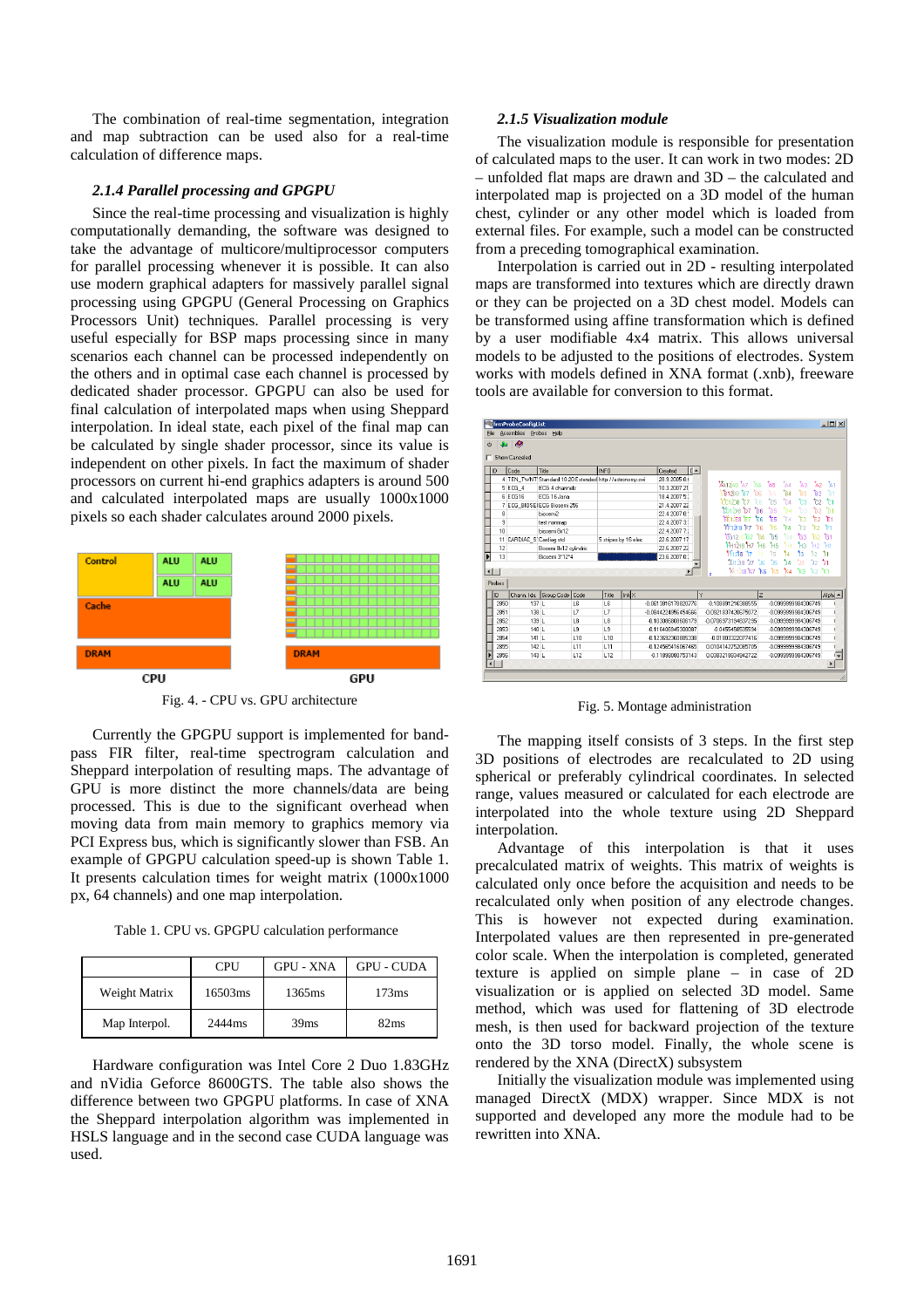

Fig. 6. Example of the application desktop during real-time BSP mapping.

#### *2.1.6 Writer – Data Recording Module*

Writer module, when present in the pipeline, provides storing of recorded data. Currently supported file formats are EDF+, GDF, BDF (BioSemi preferred format), D-files (BrainScope preferred format), .csv files and many others.

## *2.2. Software for offline mapping*

ProCardio 8 application software is running under Windows/XP/Vista and was developed in Matlab environment.



Fig. 7. Precise manual/semi-automatic signal measurement

It contains an alternative measuring program which can be used when no advanced real time data processing is desired. It controls the data acquisition unit, checks electrode contacts, reads data stream with ECG and control data, displays ECG signals on computer screen and stores them on disk as a GDF (general data format for biosignals) file. The other possibility is to work with GDF data files, which were previously recorded by LiveMap software.

Data processing and evaluation programs include interactive preprocessing of ECG signals (baseline correction, filtering, signal averaging, marking of desired events in signals, etc.) and mapping of body surface potentials or their time integrals. Difference or departure maps can also be evaluated. Presentation of 2D maps or 3D maps projected on the torso surface is possible.

#### *2.3. Mobile measuring unit*

ProCardio 8 BSP mapping device (Fig. 7) was developed to acquire high quality multi-channel ECG recordings and to compute BSP maps suitable for immediate clinical diagnostics and for advanced model-based interpretation of mapped data. The device consists of a data acquisition unit and a notebook computer controlling the data acquisition, processing of measured ECG signals and their analysis and electro-physiological interpretation.

ECG signals are sensed by active electrodes formed by disposable passive electrodes attached to active adapters made in SMD technology (Fig. 8). While use of quality disposable Ag-AgCl electrodes guarantees low noise, minimal polarization potentials and eliminates risk of patient infections, high input and very low output impedance of the active adapter effectively reduces disturbing signals often induced in electrode cables.



Fig. 8. Opened patient terminal box with one reference and four 16-channel boards, optical interface cable and Li-ion battery module

Modular data acquisition unit placed in the patient terminal box consists of several measuring boards plugged into a motherboard containing the microcontroller, USB interface and switched power supply module. Each measuring board has up to 16 analog input channels; all signals are measured relatively to a common mode sense (CMS) electrode that can be attached to the patient's body so that the interference from the common mode is minimal. One of the measuring boards is configured as the reference board and contains circuitry for the CMS electrode and driven right leg (DRL) electrode that further reduces the common mode voltage. It also limits current through the patient body to 50 µA and protects the patient in case of electrical defects in the unit. Additional protection circuit generates a power-down signal if the current remains close to 50 µA. This board is also used for recording of limb leads signals R, L, F. Signal of the Wilson's central terminal (WCT) that is commonly used as the reference for unipolar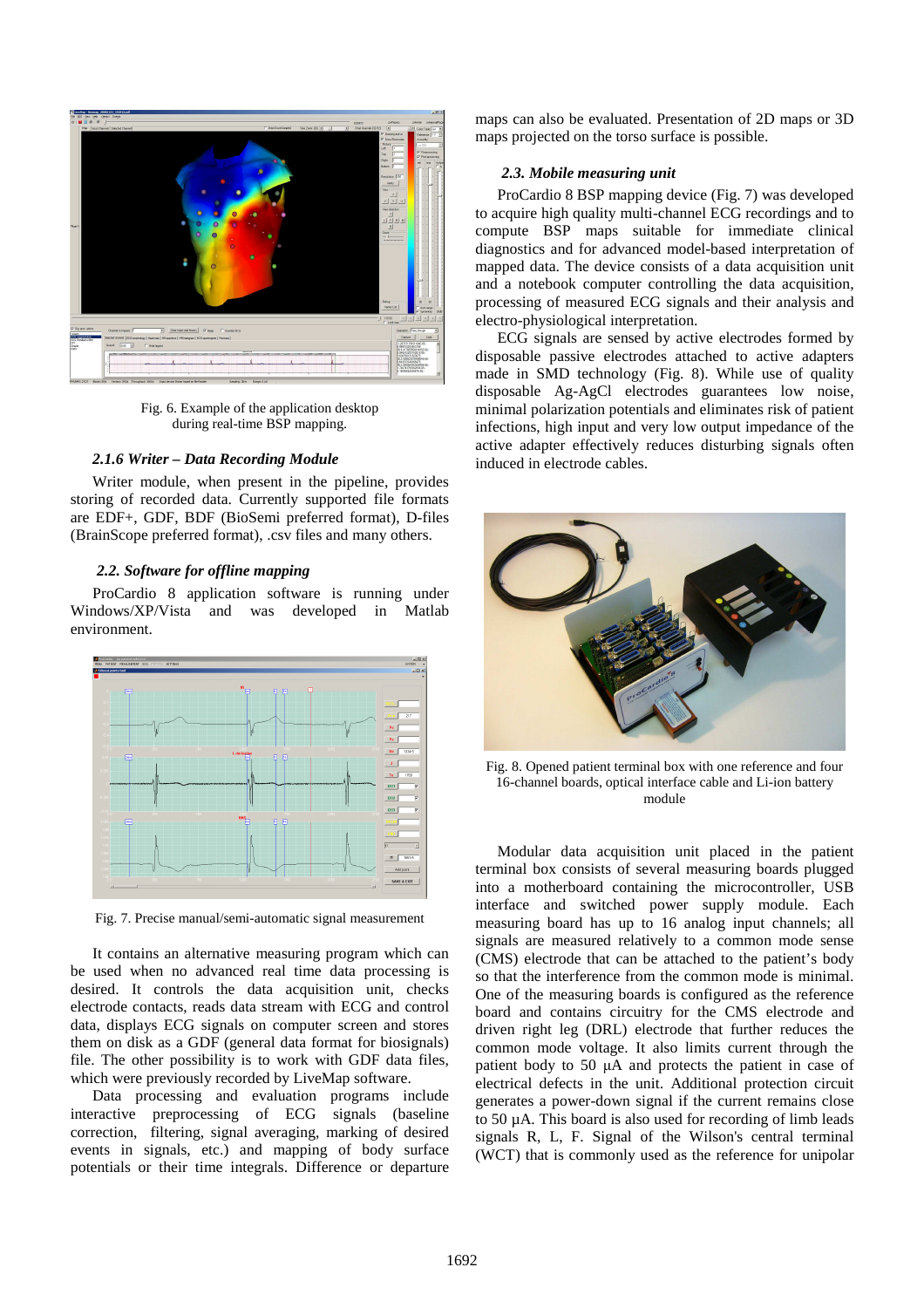ECG leads is generated as well. Remaining 12 channels on the board can be used for additional unipolar leads.



Fig. 9. Active electrodes are composed of quality Ag-AgCl disposable electrodes and active electrode adapter

Each low noise  $(< 1.0 \mu V_{RMS})$  measuring channel is equipped with a DC-coupled instrumentation amplifier (gain 40) and a 22-bit Σ-∆ A/D converter. Sampling frequency can be set between 125 and 2000 Hz, resulting in effective dynamic resolution between 19 and 16 bits.

The data acquisition system is controlled by 16-bit CISC Fujitsu microcontroller. Its 4 UARTs and DMA controller are used to control the multi-channel measuring unit and to communicate with the host computer. Serial data sampled from analog channels are streamed over an USB FIFO circuit that provides bidirectional data transfer with rates of up to 1 MB/s. To minimize capacitive coupling between the patient terminal and the USB port of the host computer, a fibre optic USB extension cable is inserted.

The patient terminal is powered by a Li-ion cell. Advanced power management allows its use for one working day without replacement or recharging.

#### *2.4. Non-invasive identification of ischemic lesions*

Differences between surface potentials recorded under normal conditions and during ischemia can be displayed as difference integral (DI) maps. DI maps corresponding to QRST interval in ECG signals were used for non-invasive inverse assessment of the heart region with ischemia.

Supposing a small ischemic region, differences in BSP can be interpreted as being caused by single dipolar generator located at the centre of the region. To guarantee localization of the dipole within the heart walls we used a fixed dipole model located at one of predefined locations in the myocardium. For each of these locations  $i=1,2,...n$ , an equivalent dipole (ED) source representing changes in body surface potentials was estimated using the formula:

$$
\boldsymbol{D}_i = \boldsymbol{T}_i^+ \boldsymbol{\Phi} \tag{1}
$$

where  $D_i$  is an estimate of the dipole moment of an ED located at the i-th predefined position that in fact represents integral of the dipole moment of physical current dipole during the QRST interval (depolarization-repolarization period),  $T_i^+$  is a pseudoinverse of the transfer matrix representing relation between position of the dipole and surface potentials and reflects geometrical and electrical

properties of the torso volume conductor,  $\Phi$  are differences in QRST integrals of surface potentials in mapped surface points. To solve the inverse problem of finding  $D_i$ , pseudoinverse  $T_i^+$  was computed for each dipole location i using singular value decomposition of  $T_i$ . To select the ED that best represents changes in surface potentials, criterion of minimal rms difference between the measured DI map and map calculated in the same surface points using the ED as an equivalent source was used.

## *2.5. Experimental data*

Averaged ECG data from 4 persons without history of cardiac disease and 7 patients suffering from effort angina pectoris were recorded using the Amsterdam lead system with 62 surface electrodes. One ECG record of 1 minute length was taken before and five records every 3 minutes after sublingual nitroglycerine application. DI maps were computed as differences between QRST integral maps from all records after the nitroglycerine application and the first record. Maps were corrected for changed heart rate (HR) between the measurements using direct QT measurement or its estimation from corresponding R-R interval. Common realistic inhomogeneous torso and heart model geometry were used to find an ED representing changes in the BSP. Possible positions of ED were defined at gravity centers of 28 anatomical segments of a realistic heart model.

## **3. RESULTS**

In all persons, except one person without disease history that was excluded from further evaluation, nitroglycerine administration was followed by increase of heart rate with a peak effect predominantly 3-6 minutes after application. Relevancy of DI maps for inverse identification of possible local ischemia was examined by evaluation of relative rms differences between QRST integral maps from records before and after the nitroglycerine application. To account for possible intra-individual variability in averaged QRST integral maps, only rms differences greater than 15% were considered significant. One "healthy" subject (h4) and three patients without medication (p1, p2, p4) fulfilled this criterion and their DI maps were inversely approximated by single ED.

Relative rms error between measured DI map and map produced by the ED was 33% for h4 subject and 51%, 60% and 31% for patients p1, p2 and p4, respectively. Sample results for patient p4 are shown in Fig. 9. As it can be seen, compensation of HR changes between the measurements influenced the position of the estimated ED. However, use of different compensation methods had little influence on the resulting ED.